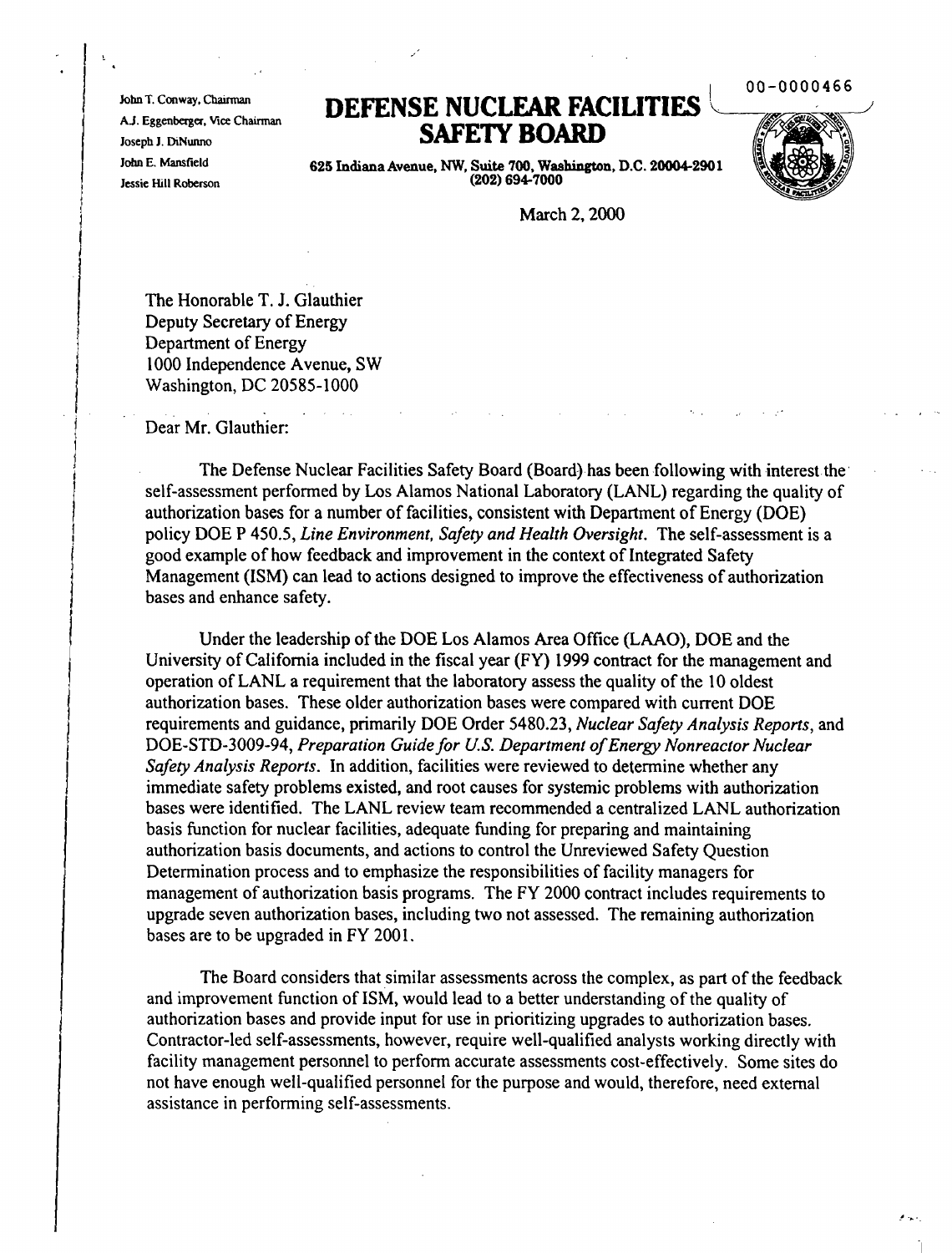You will note from the enclosed staffreport (Bamdad) that LANL will be among those sites that are expected to have successfully completed ISM Verification Reviews Phases I and II and will meet DOE's goal of having the basic elements of ISM in place by September 2000. Nonetheless, both LANL and DOE have acknowledged that some upgrading of the authorization basis documents for nuclear facilities is merited and have developed a plan for doing so. This kind of assessment and continuing upgrade program should be recognized by DOE as representative of the effort that will be warranted in the post-September 2000 period at sites other than LANL. Such programs might well be considered a Phase III effort in the implementation of ISM throughout the complex.

DOE needs to evaluate its own technical capabilities to manage such a Phase III effort. For example, the Board's staff reported that while LAAO has a technically strong individual as Safety Authorization Basis Manager, DOE resources to support the required reviews of . documents being generated at LANL may not be adequate. This observation is consistent with conclusions resulting from DOE's recent Verification Review of the LANL ISM System, which the Board's staff also observed (see both enclosures). In addition, the roles and responsibilities ofthe DOE Albuquerque Operations Office in supporting reviews of authorization bases are not clear.

The Board requests a briefing by DOE on what other sites will be performing selfassessments of authorization bases as part ofISM, and on DOE's resources, roles, and responsibilities for reviewing authorization basis documentation.

If you have any questions on this matter, please do not hesitate to call me.

Sincerely,

mann,  $\sqrt{3}$ John T. Conway  $\sqrt{3}$ 

 $\left( \begin{array}{cc} \cdot & \cdot & \cdot \\ \cdot & \cdot & \cdot \end{array} \right)$ 

c: Brigadier General Thomas F. Gioconda Mr. Richard E. Glass Mr. Mark B. Whitaker, Jr. Mr. Theodore A. Wyka, Jr.

Enclosures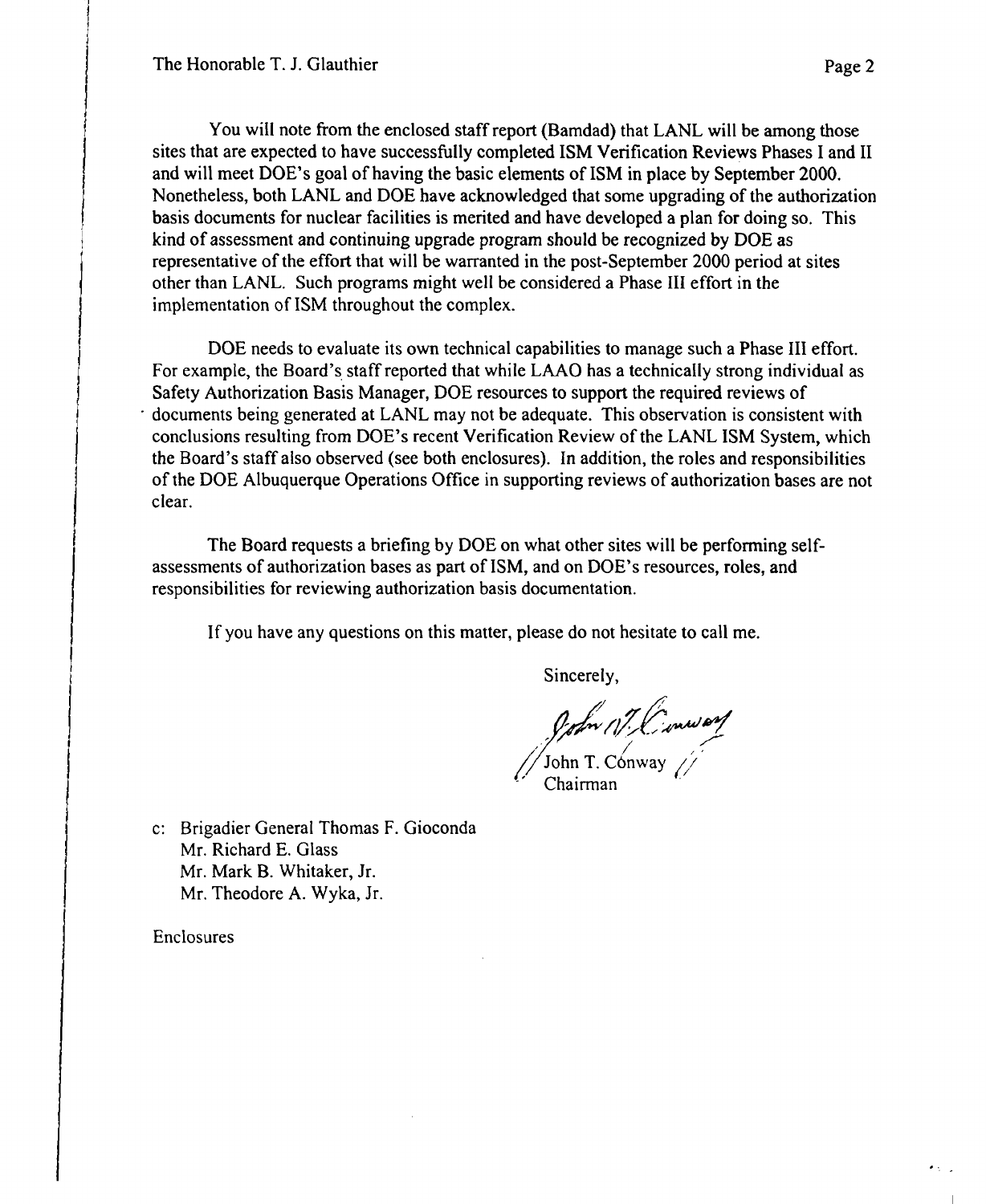# $00 \cdot 466$

#### DEFENSE NUCLEAR FACILITIES SAFETY BOARD

#### **Staff Issue Report**

January II, 2000

| <b>MEMORANDUM FOR: G. W. Cunningham, Technical Director</b> |
|-------------------------------------------------------------|
| J. K. Fortenberry, Deputy Technical Director                |

COPIES: Board Members

FROM: F. Bamdad

SUBJECT:

Authorization Basis Quality Review at the Los Alamos National **Laboratory** 

 $\mathcal{O}(\mathcal{O}(1))$  , and  $\mathcal{O}(\mathcal{O}(1))$  , and  $\mathcal{O}(\mathcal{O}(1))$ 

This memorandum documents a review by the staffofthe Defense Nuclear Facilities Safety Board (Board) of the self-assessment of authorization bases at Los Alamos National Laboratory (LANL). This review was conducted by members of the Board's staff F. Bamdad, M. Forsbacka, A. Jordan, and C. Martin at LANL and the Department of Energy (DOE) Los Alamos Area Office (LAAO) on December 6-9, 1999.

Background. The Board's staff and the technical staffat DOE-LAAO have noted significant deficiencies in the quality of the authorization basis documents at LANL during the last few years. Consequently, DOE-LAAO required LANL to perform a review of the authorization basis documents for 10 facilities as part of its contractual performance measures in fiscal year (FY) 1999, to identifying any potential systemic problems. The objectives ofthis review were as follows:

- Provide a critique of the authorization basis for each facility by comparing it with the current DOE guidance.
- Examine each facility and its operations, and determine whether any immediate safety problems exist.
- Understand the strengths and weaknesses of the process used to generate and maintain each facility's authorization basis, *i.e.*, determine the root causes of the problems.

The review took about 3000 man-hours and was completed in September 1999. The review team consisted of senior subject matter experts from the Probabilistic Risk and Hazards Analysis Group of the Technical Safety Assessment (TSA-11) Division at LANL, and outside consultants. A report, including the root-cause analysis, was prepared and submitted to DOE LAAO, to be followed by a corrective action plan. The Board's staff held a meeting at LANL to discuss the results of the review and the path forward.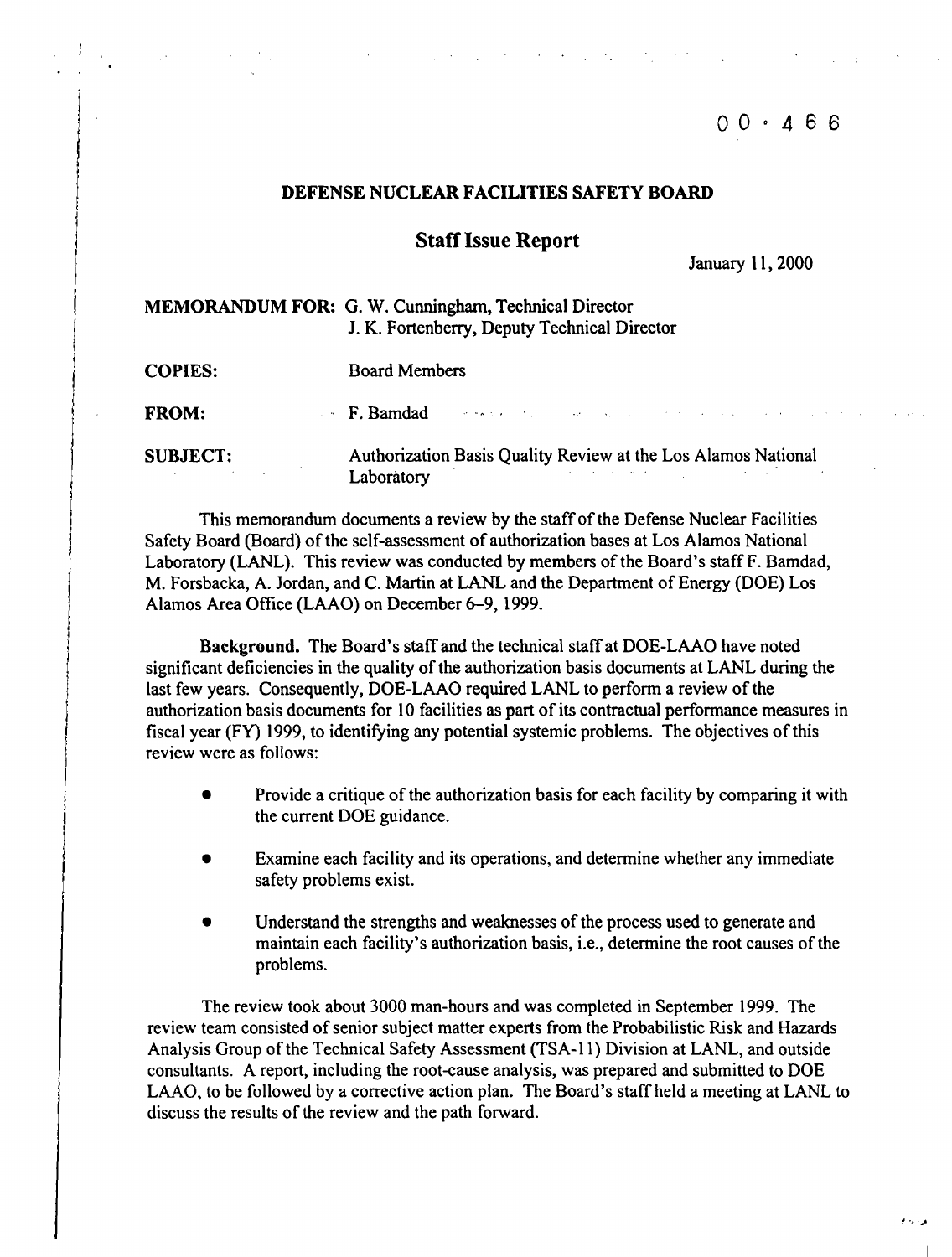Discussion. Overall, the authorization basis quality review conducted by LANL was a success, mainly because of the technical strength of the review team. The facilities chosen for the review represented a majority of the nuclear facilities at LANL with relatively old authorization bases (there is a total of 19 such Category 2 and 3 nuclear facilities at the site). The authorization basis documents for the facilities reviewed were prepared during a 10-year period. They range from old Safety Analysis Reports (SARs) prepared in 1986, to Bases for Interim Operation (BIO), to more recent SARs prepared in 1995. The DOE guidance for these documents and the quality of DOE's reviews also varied, or in some instances did not exist. The team reviewed the authorization bases for these facilities and walked down the operations involved to identify hazards and associated controls, and to review the implementation of existing controls.

As a result of the review, one immediate safety concern was identified. At the Radioactive Liquid Waste Treatment Facility, DOE-approved Technical Safety Requirements (TSRs) were not implemented. This situation was considered a major breakdown in the authorization basis for that facility, one that could lead to unsafe operations. The facility operating organization developed interim TSRs that were approved by DOE and implemented expeditiously to prevent work from being performed outside the approved safety envelope.

The overall conclusion of the quality review of authorization bases was that documentation for almost all of the facilities had significant deficiencies and did not meet current requirements. The review team identified three general types of deficiencies that are significant and found to be prevalent among most of the facilities: (1) inadequate hazard analysis and identification of potential accidents, (2) inadequate identification and specification of controls, and (3) inappropriate use ofthe Unreviewed Safety Question (USQ) process to maintain authorization bases. LANL representatives believe that although the authorization bases of these facilities do not meet current standards, there are no safety issues severe enough to warrant shutdown, and operations can continue while the documents are being upgraded. This conclusion is based on a walkdown of the facilities and review of the hazards and controls by the review team. The Board's staff believes that major deficiencies are related to worker protection and reliance on administrative controls which can only be corrected through performance of a process hazard analysis during the authorization basis upgrade activities.

The review team offered four general recommendations for improving the quality and process for preparing the authorization basis documents:

- Promote a centralized authorization basis function for nuclear facilities.
- Secure the needed funding to prepare and maintain authorization basis documents.
- Control the USQ process.
- Emphasize the program management responsibilities, of facility managers with regard to authorization bases.

. .A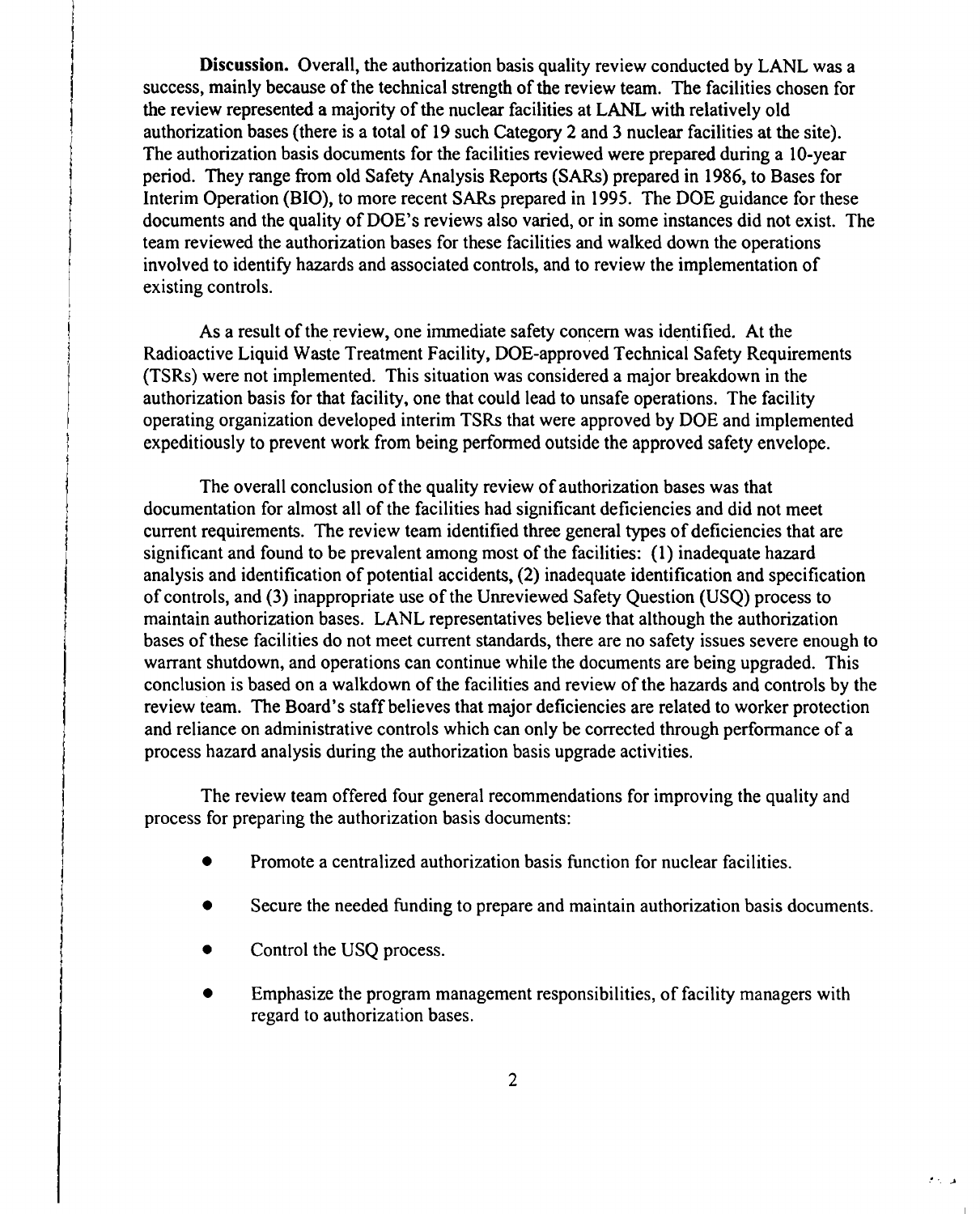It should be noted that prior to February 1998, the DOE Albuquerque Field Office (ALO) was responsible for reviewing and approving LANL authorization basis documents. Since then, this responsibility has been delegated to the Area Office Manager and further down to the Safety Authorization Basis Manager. This transfer of authority has resulted in a strong working relationship between LAAO and LANL and led to the identification of the deficiencies found. Furthermore, the following actions have been taken by LANL and DOE to address the issues identified by the review team.

Single Point of Contact for Authorization Basis Matters. LANL has established the Facility Risk Management Group (ESH-3) to be the single point of contact for reviews of authorization bases of nuclear facilities and for institutional consistency. This organization will be the single interface with the DOE-LAAO Safety Authorization Basis Manager (approval authority) for consistency and for clear technical direction and guidance.

Establishment of "Czar" for LANL Authorization Bases. LANL has assigned the Program Director of the Materials and Manufacturing Program Office as the institutional coordinator and champion for preparation of authorization basis documents. Furthermore activities associated with authorization bases will be conducted as projects and the facility managers will be the designated project managers directly responsible for development and implementation of the authorization bases. Technical assistance will be provided by TSA-ll and ESH-3, complemented by technically competent outside contractors.

Improvement Plan for Authorization Bases. Major milestones have been established to improve communication of DOE expectations and guidance, as well as to provide a checkpoint for reviewing the quality of authorization bases. Reviews will be performed by DOE at 30 percent level of effort (completion of the hazard analysis), at 70 percent (completion of the accident analysis), and at 90 percent (identification and classification of the controls). These reviews will be followed by a complete review of the final product for approval by DOE. Such a comprehensive review process, combined with funding and resource limitations, will extend completion of the improved authorization basis documents and their implementation through FY 2001.

Technical Personnel Issues. LANL has a broad spectrum of resources upon which to draw in improving the authorization bases of its facilities and has committed to complete upgrades of the authorization bases of seven facilities during FY 2000. However, DOE's resources are not adequate for reviewing the documents that will result from these planned upgrades. LAAO has a technically strong individual as Safety Authorization Basis Manager, plus two engineers in training for safety analysis reviews. DOE-ALO expressed a willingness to support LAAO, but does not have a sufficient number of personnel with the necessary training and experience needed to lead reviews of authorization bases. DOE-LAAO will need additional resources to support this important task. Slippage of the upgrade schedule is undesirable. With identified inadequacies in hazard analyses and associated controls DOE may not have a clear understanding of the residual risks of these operating facilities.

3

 $\cdot$  .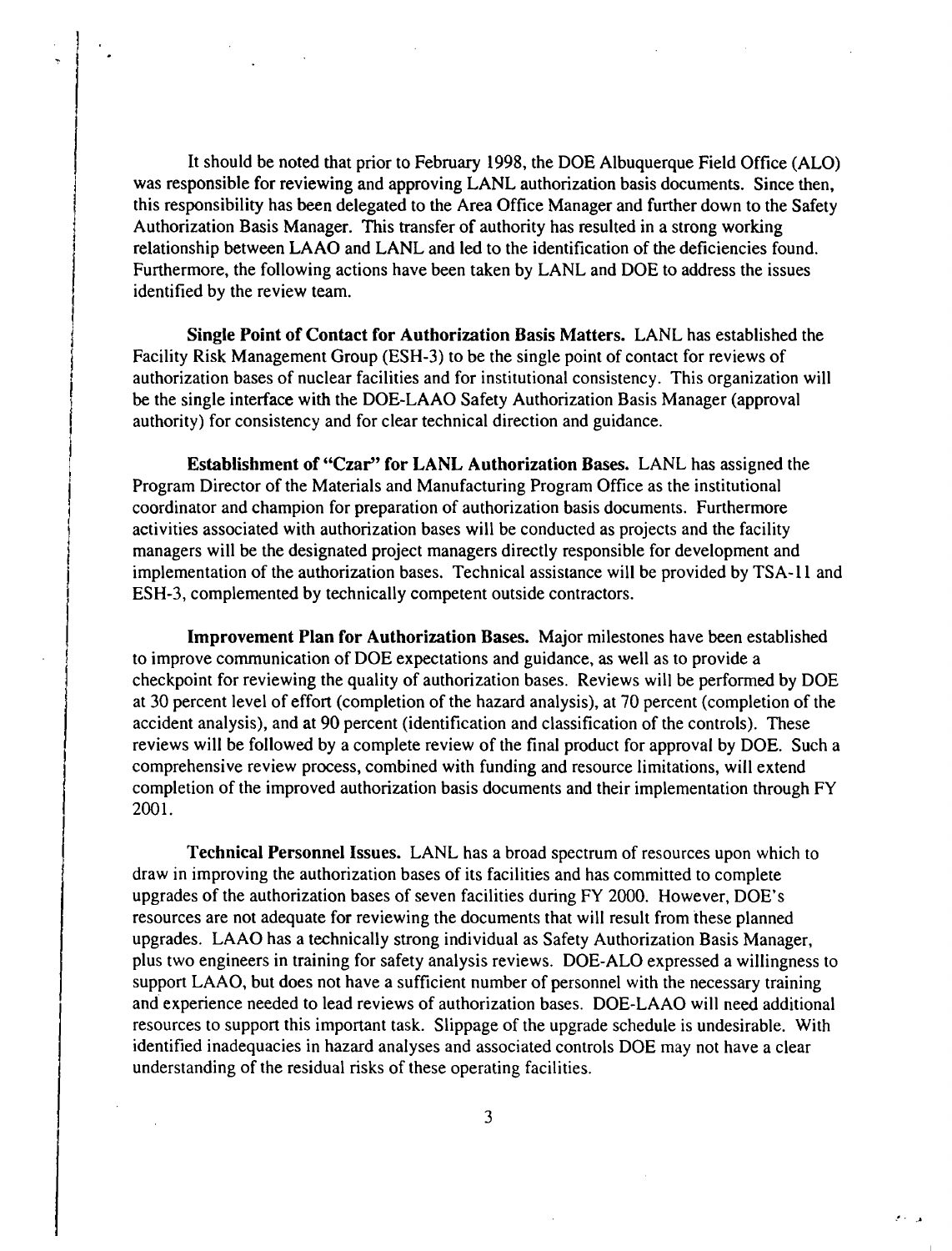## DEFENSE NUCLEAR FACILITIES SAFETY BOARD

### **Staff Issue Report**

November 30, 1999

| <b>MEMORANDUM FOR:</b>     | G. W. Cunningham, Technical Director<br>K. Fortenberry, Deputy Technical Director                                  |
|----------------------------|--------------------------------------------------------------------------------------------------------------------|
| <b>COPIES:</b>             | <b>Board Members</b>                                                                                               |
| <b>FROM:</b>               | M. Moury                                                                                                           |
| <b>SUBJECT:</b><br>a Maria | <b>Example 2.1 Verification Review of Integrated Safety Management System at</b><br>Los Alamos National Laboratory |

This report documents a review of the Phase I and II Verification Reviews of the Integrated Safety Management System (ISMS) at Los Alamos National Laboratory (LANL), conducted October 12-22, 1999. This review was performed by members of the staff of the Defense Nuclear Facilities Safety Board (Board) M. Moury and J. DeLoach and outside expert D. Boyd. The Department of Energy (DOE) verified the ISMS Description and the related laboratory, facility, and activity-level implementation at LANL.

I

Background. The two Verification Reviews involved a limited-scope ISM verification performed concurrently with a special assessment (SA) required by the University of California (UC)/DOE contract. The results of the two reviews, as well as the results of ongoing and past reviews having ISM elements, were to be integrated in the final report. The UCIDOE contract states the purpose of the SA as follows: "... to determine whether the overall level of performance achieved is satisfactory with regard to performance objectives in Appendix F and whether substantial progress has been made in meeting the requirements of clause 5.14." Appendix F contains the Environment, Safety and Health (ES&H) performance measures for 1999 that are used to evaluate LANL's ES&H performance. Clause 5.14 requires LANL to develop and implement specific ISM mechanisms. The results of the SA could be used to terminate the contract.

Verification Team and Conduct of the Verification. The verification team consisted of a team leader, a deputy team leader, a senior technical advisor, and seven team members. All were technically qualified, and experience summaries showed that five had ISM experience as well. The senior technical advisor's contributions in advising team members and assisting them with assessment forms, reviewing their work, and integrating the various inputs were critical to the success of the review effort.

The SA team comprised a team leader, a deputy team leader, and seven subteams with leaders and a total of 24 additional members. All were technically qualified and experience summaries showed that 9 had ISM experience as well. In preparation for the reviews, leaders of both teams coordinated lines of inquiry to satisfy core expectations for Phase I and II, while also meeting SA contractual requirements.

....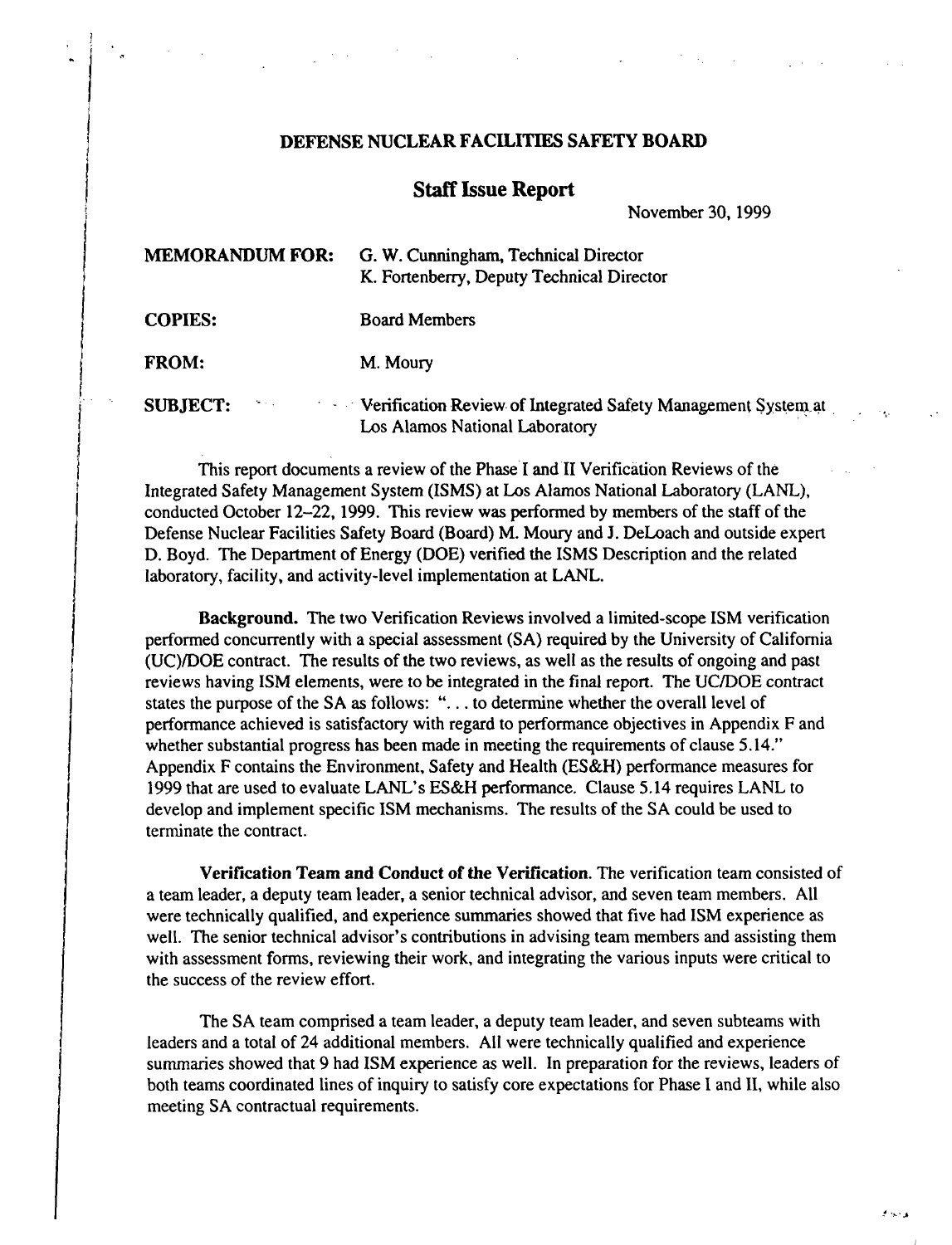The concurrent reviews and use of SA results to reduce the scope of the combined Phase I and II Verification Reviews resulted in efficient use of DOE and LANL resources; moreover, the normal work of participants was impacted by one instead of two visits. However, a dedicated team performing a stand-alone, full-scope review as described in the DOE ISMS *Verification Team Leader's Handbook* would have been more effective in verifying ISMS status. The effectiveness of the reviews was compromised by the different priorities, objectives, and criteria involved; requirements to coordinate the efforts of the two teams; and the time spent in attempting to integrate the results of numerous efforts. Compounding this problem was the fact that the maturity of the ISMS did not support a combined Phase I and II Verification Review. Permanence and consistency of implementation would have been improved by conducting separate reviews—identifying and addressing Phase I issues, assessing the effectiveness of corrective actions, and then conducting the Phase II review.

The Board's staff was also concerned that the verification team leader was absent for unrelated training during the first week of the 2-week review period. He planned and coordinated with SA team leaders before the review started, and during that first week received status reports from the deputy team leader. Nevertheless, his absence conveyed a lack of highlevel management commitment to the verification. The verification deputy team leader was fully engaged in assessing his assigned areas, and overall leadership of the combined effort during the first week was provided by the SAleader and SA deputy team leader.

Verification Results. LANL met most of the Phase I core expectations, but only half of the Phase II core expectations. Reverification or outside review of outstanding Phase II core expectations will be necessary at LANL after corrective actions have been completed. The verification teams will recommend that the System Description be approved with minor changes. However, the teams identified several issues, including a lack of requirements and expectations for identifying, analyzing, and categorizing hazards at the facility level; four procedures not completed that describe the expectations for authorization bases for nuclear and non-nuclear facilities; and the need for enhancements to feedback and improvement programs to ensure continuous improvement of the ISMS.

The DOE Los Alamos Area Office (LAAO) did not meet any of the core expectations for an ISMS. The verification teams identified several issues, including (1) a lack of processes and procedures for effectively carrying out ISMS responsibilities according to the DOE Functions, Responsibilities, and Authorities Manual (FRAM) and the DOE Albuquerque Operations Office (DOE-AL) FRAM; and (2) a lack of procedures for processes that involve interaction with LANL and for oversight programs designed to ensure that work is formally authorized and safely perfonned. The Board's staff was particularly concerned about the large backlog of authorization basis documents that LAAO must review and approve. It appears that the approval of LANL authorization basis documents was delegated to LAAO without the necessary resources being applied. LAAO will continue to be the authorization basis bottleneck unless the current review approach is changed or additional resources are applied.

 $\sigma \sim 10$